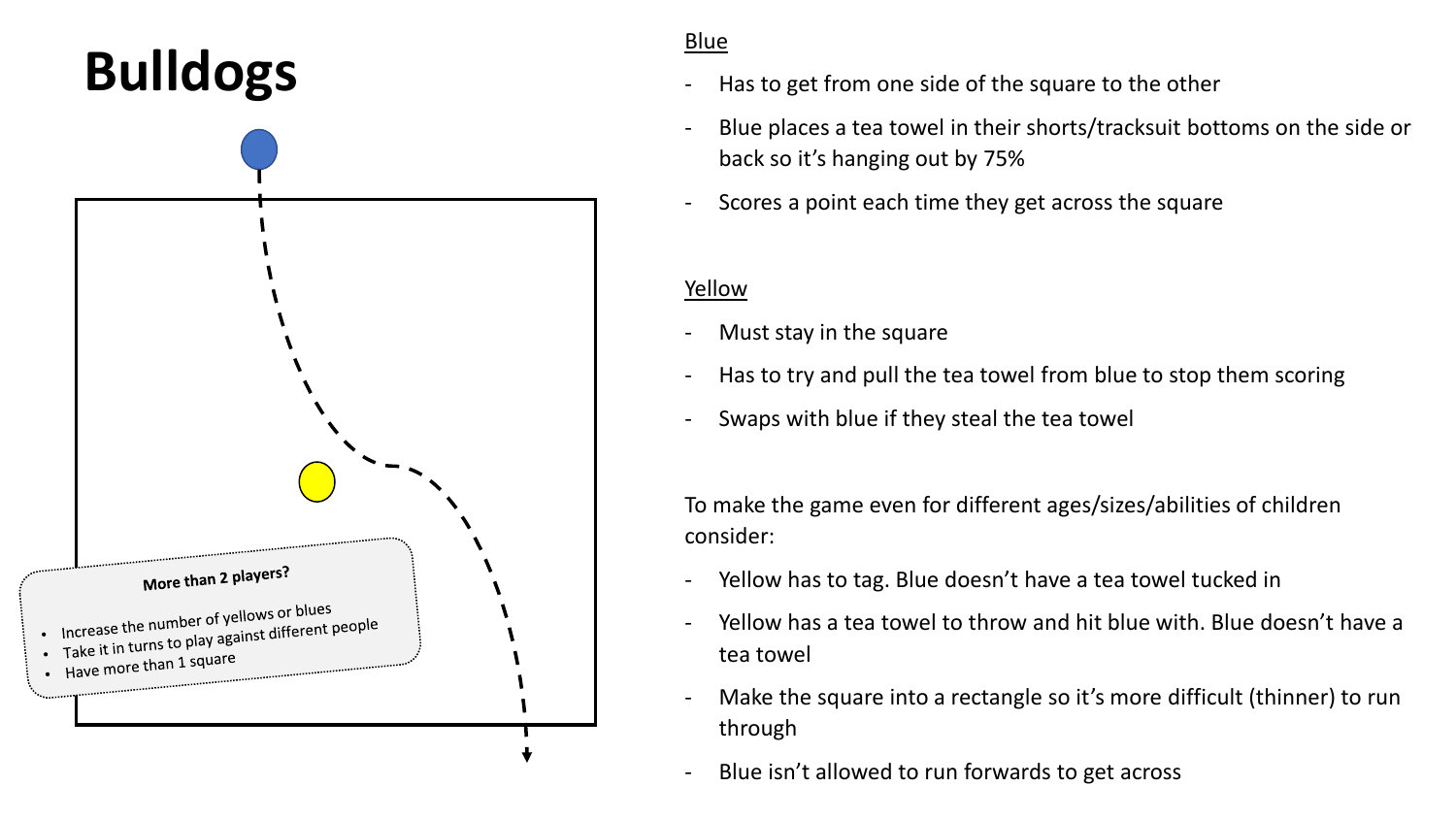### Hot Potato



- Starts with a ball
- Throws the ball in the air so it bounces somewhere in the square. The ball must be throw in an upwards motion
- Scores a point if the ball bounces twice before yellow can catch it

### Yellow

- Must try to catch the ball before it bounces twice
- Throws the ball in the air so it bounces somewhere in the square. The ball must be throw in an upwards motion
- Scores a point if the ball bounces twice before blue can catch it

- Have a  $2^{nd}$  larger square. One player has to use that area, the other player only uses the smaller area.
- The ball must be thrown above the tallest persons head height for one player
- Allow two bounces for one player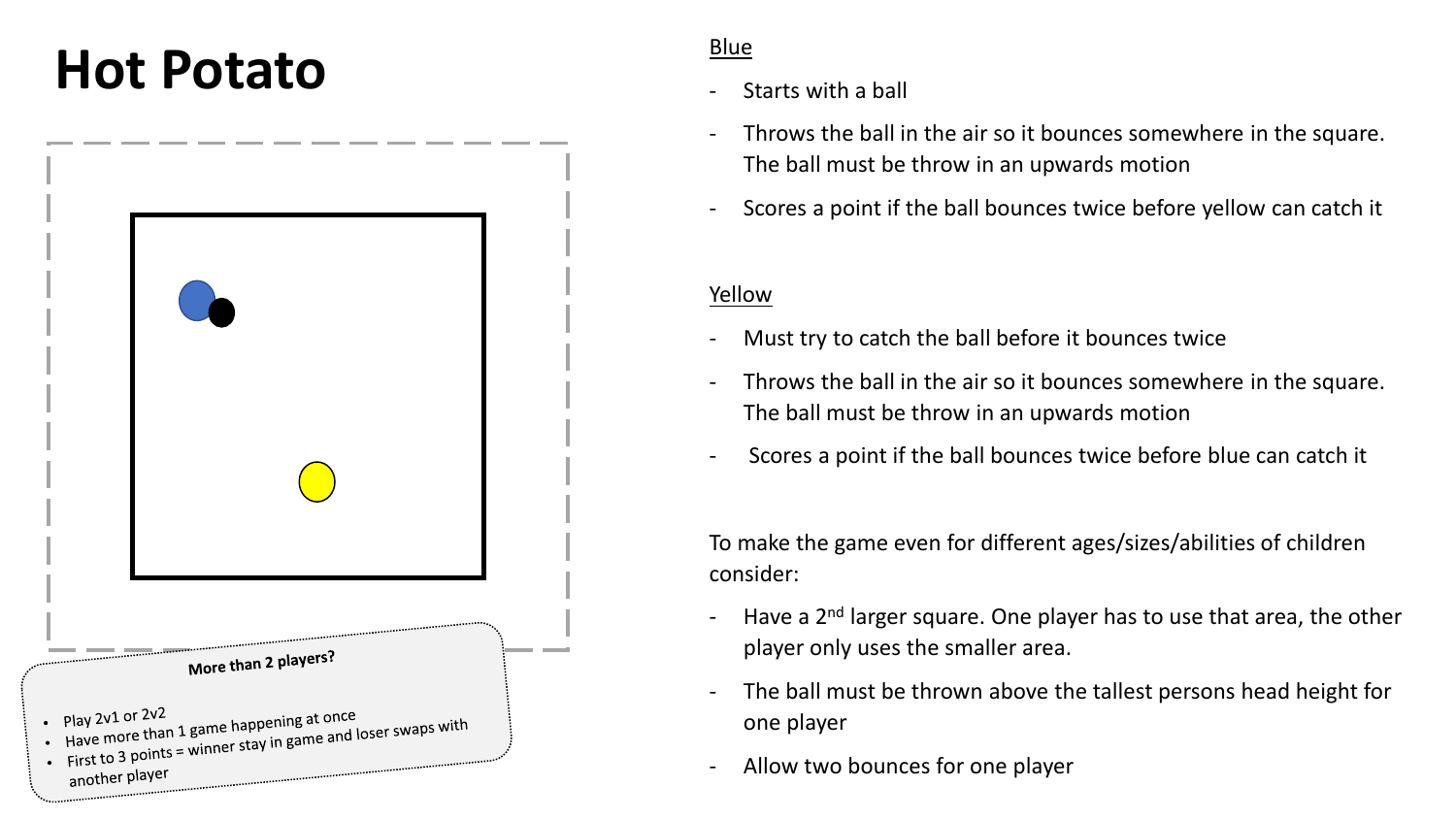# **1 minute madness** The game



- Blue has to tag yellow as many times as possible in 1 minute
- Each time they tag yellow they must touch one of the corners of the square before tagging again
- Game is repeated with yellow tagging blue
- Winner is the player who tags the most

- One player is not allowed to run
- One player has less time to tag than the other
- One player can only tag with their non dominant hand
- One player must carry a ball and has to tag with that (without throwing it)
- Tagger has a tea towel they throw top catch their opponent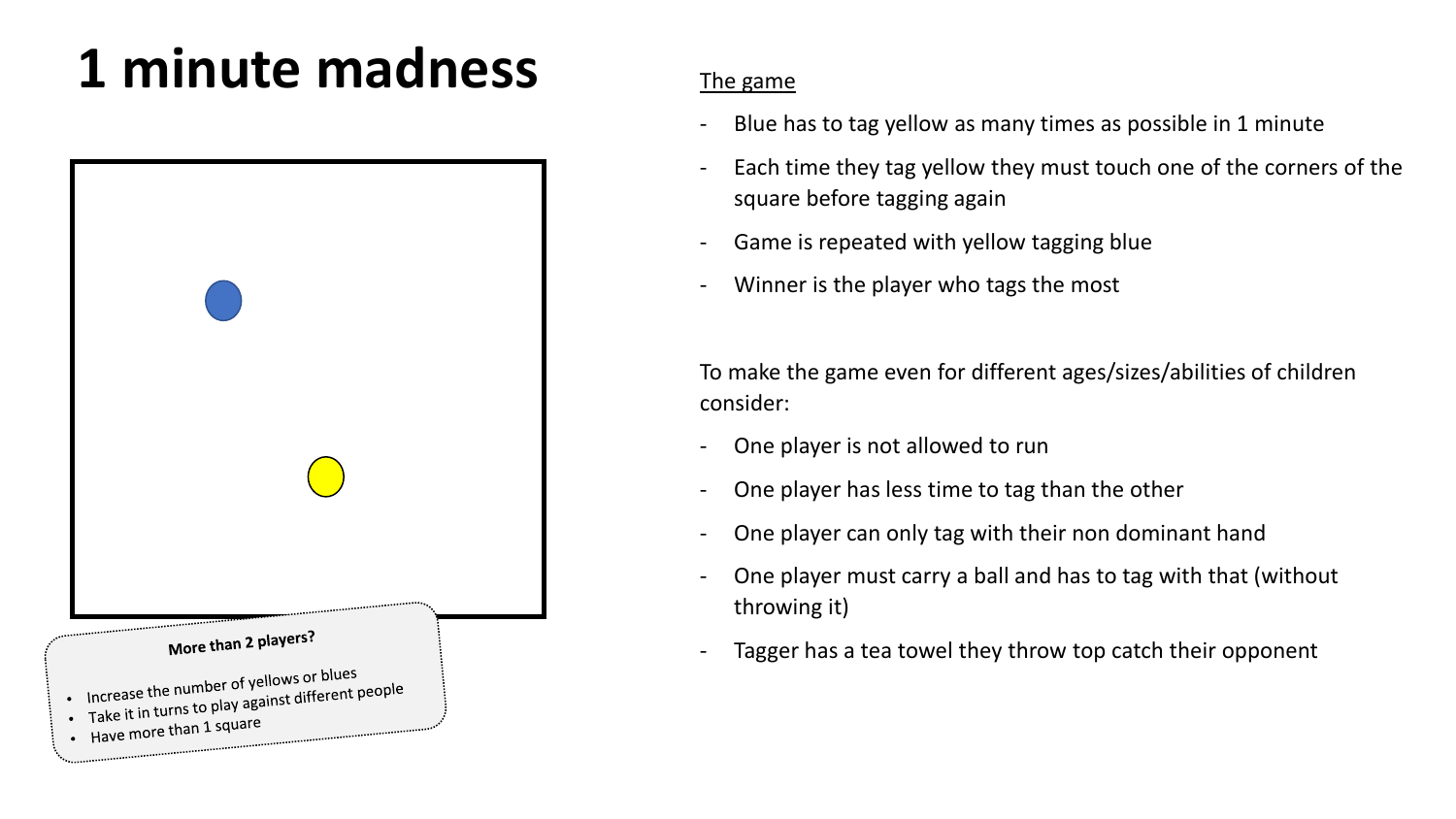### **Cat & Mouse** The game



- Blue has to try and tag yellow
- If Yellow gets tagged they have to try and tag blue
- Winner is the player who's not tagging after 1 minute

- One player isn't allowed to run
- One payer can only hop/jump/skip
- One player must balance an object on their head whilst playing
- One player is allowed 2 (or more) corner cuts when they are tagging
- Tagger has a ball they can throw it to catch other player instead of tagging
- One player has a football at their feet they must dribble around
- One player has a 'freeze' they can use. Shouting it means their opponent must stand still for 3 seconds.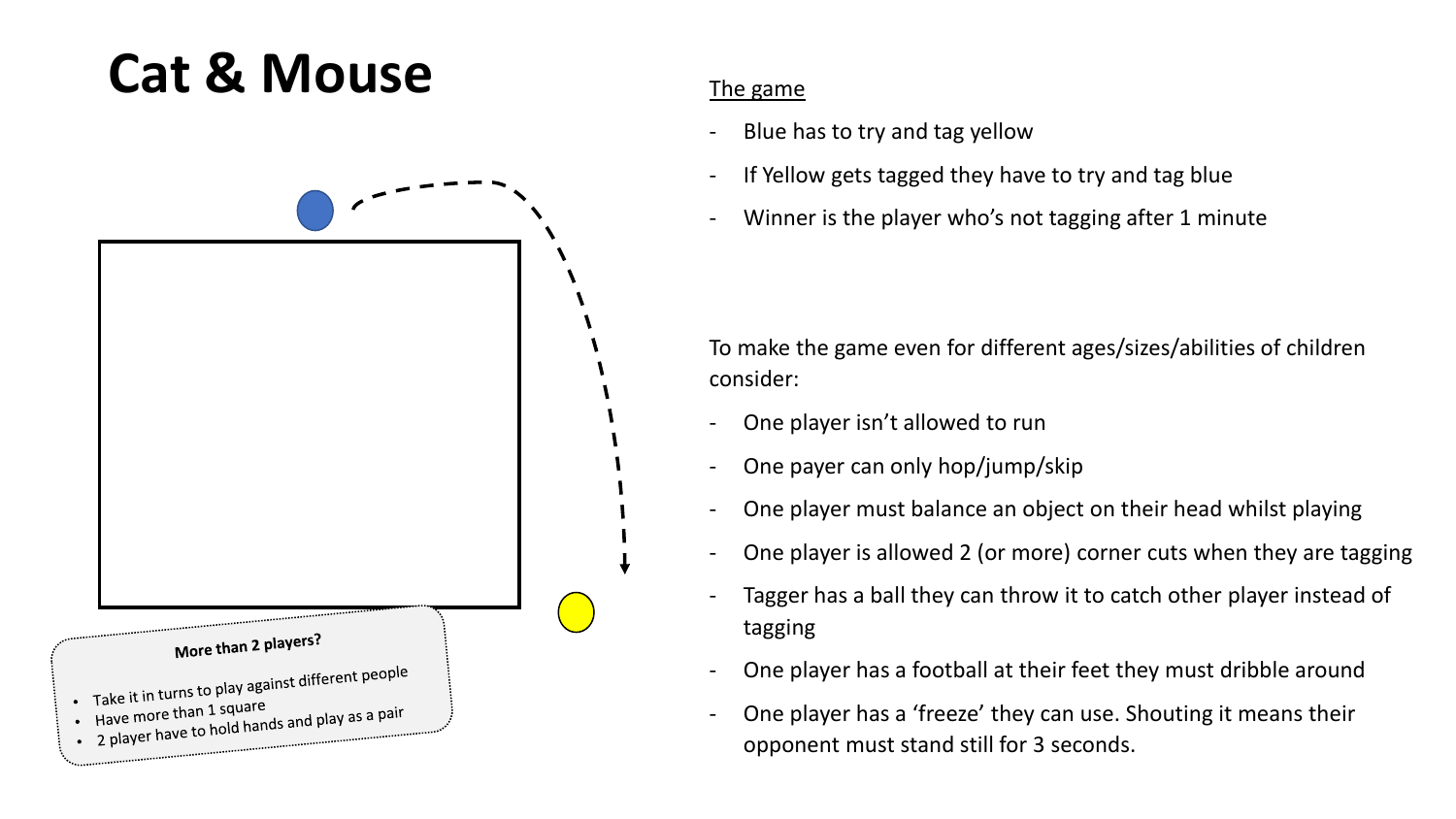## **Cops and Robbers** Blue

| More than 2 players?                                                                                                       |
|----------------------------------------------------------------------------------------------------------------------------|
| Take it in turns to play against different people<br>Have more than 1 square<br>Increase the number of players on one team |

- (Robber) has to try and steal all the objects from the box by collecting one at a time and taking it outside of the square
- Blue places a tea towel in their shorts/tracksuit bottoms on the side or back so it's hanging out by 75%
- When blue enters the square they are not allowed back out unless they are stealing an object

### Yellow

(Cop) has to catch blue by pulling the tea towel from their shorts/tracksuit bottoms. If blue is caught roles are reversed and the winner is the one who steals the most objects

- Change the objects to increase/decrease the difficulty of collecting them
- Restrict what movements a specific player can do (i.e. running, skipping, hoping, jumping)
- Yellow can only try and catch once an object has been picked up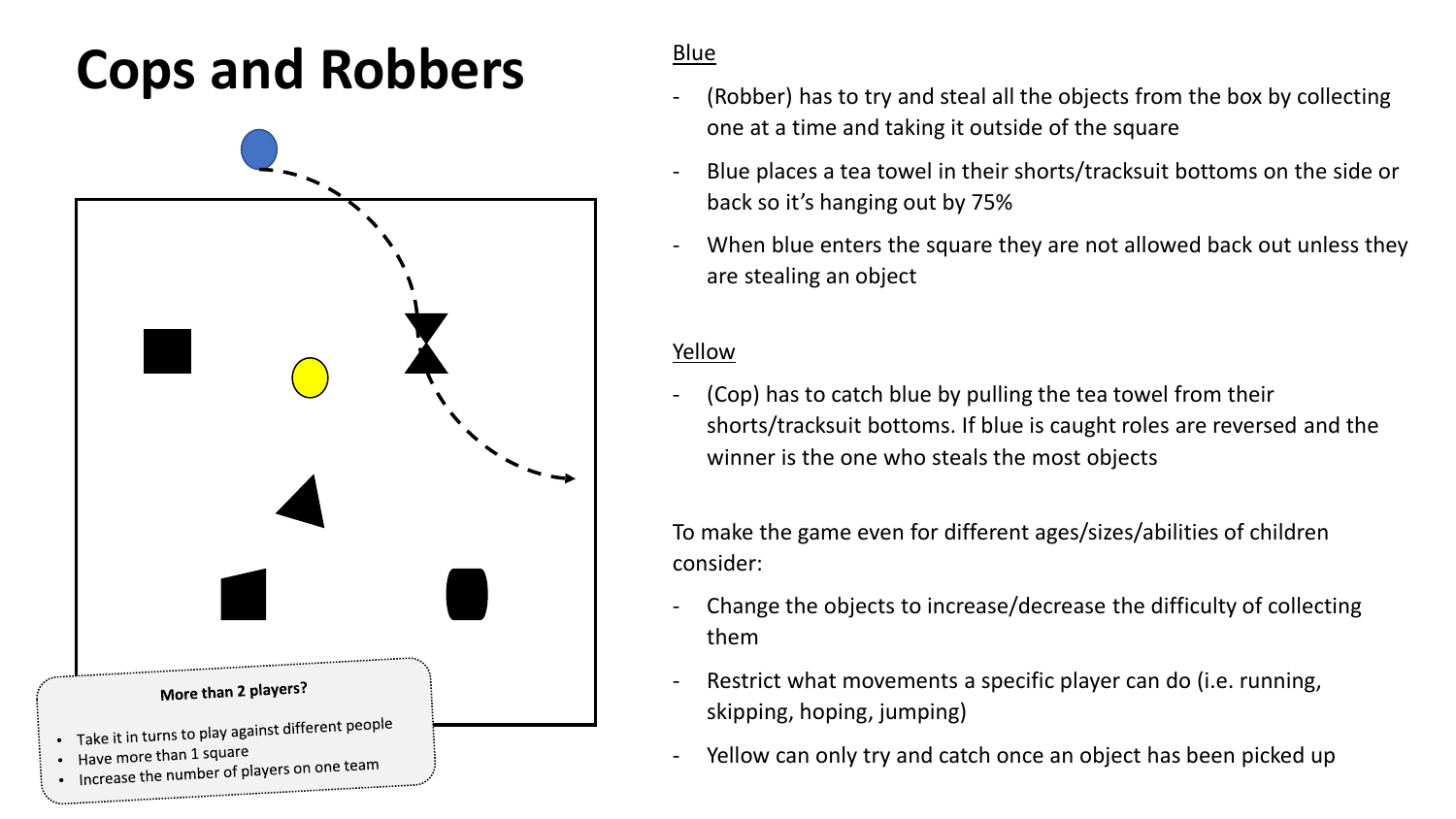## **Time Trial** The game



Two people work together to get around the square as quickly as possible by:

- 1. Leap frog over each other one at a time
- 2. Crawling under each others legs one at a time
- 3. 3 leg race (2 legs tied together)
- 4. Back to back, arms linked together

Two people compete one at a time to get around the square as quickly as possible by:

- 1. Relay sprint
- 2. Backwards running
- 3. Dribbling a ball
- 4. Egg and spoon race
- 5. Sack race (use a bin bag)
- 6. Balancing an object on their head
- 7. Crawling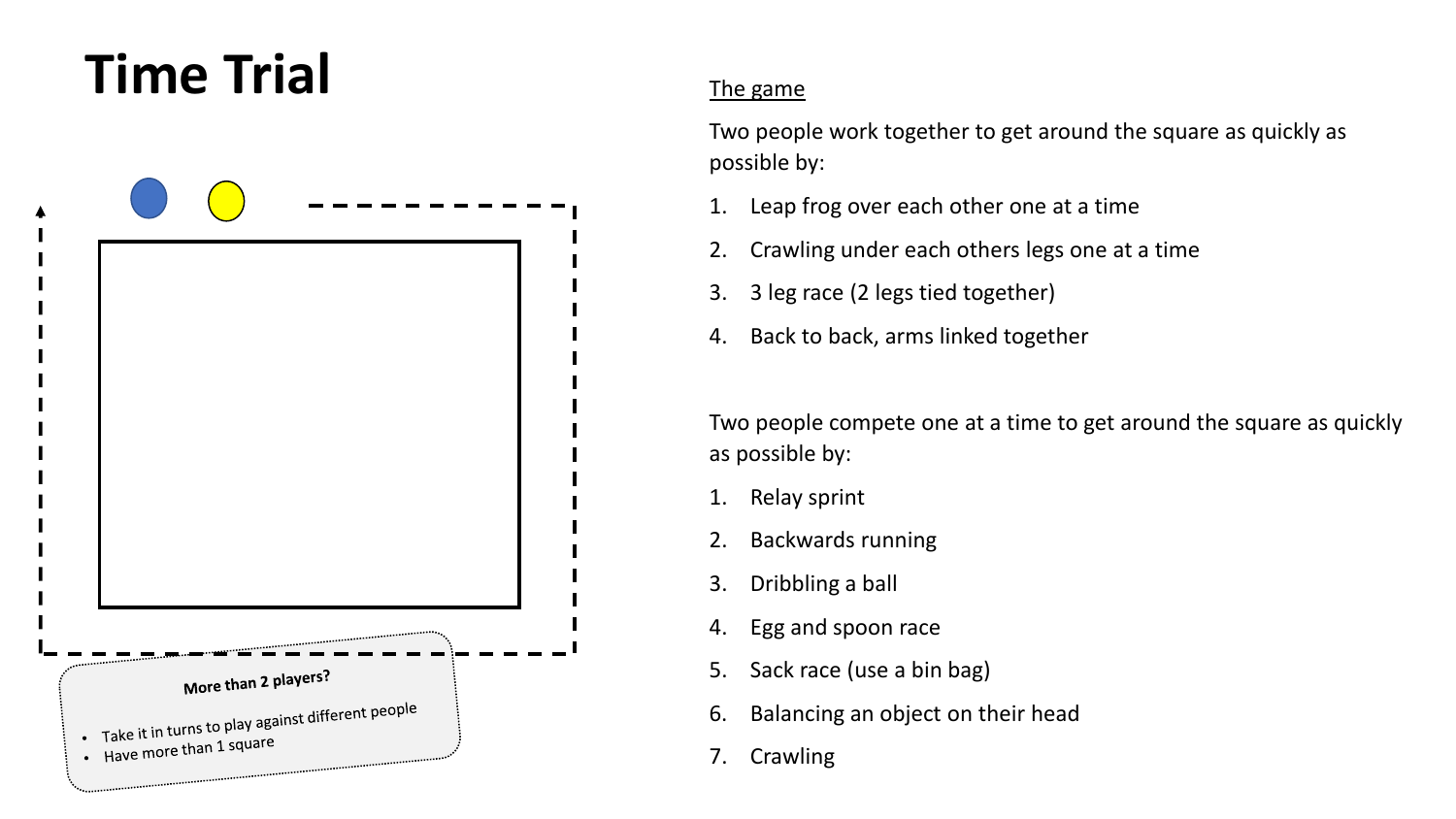## Stop it The game



Players score by getting the ball past their opponents goal from their half of the square

To score, the ball must either be rolled underarm along the ground or be thrown so it hits the ground before the opponents goal line

- Allow one player to kick the ball
- Allow one player to score however they wish
- Make one half bigger than the other so one player has further to score from
- Make one goal bigger than the other so it easier/more difficult to score
- Allow goals scored by one player to count double
- Restrict the movement of one player